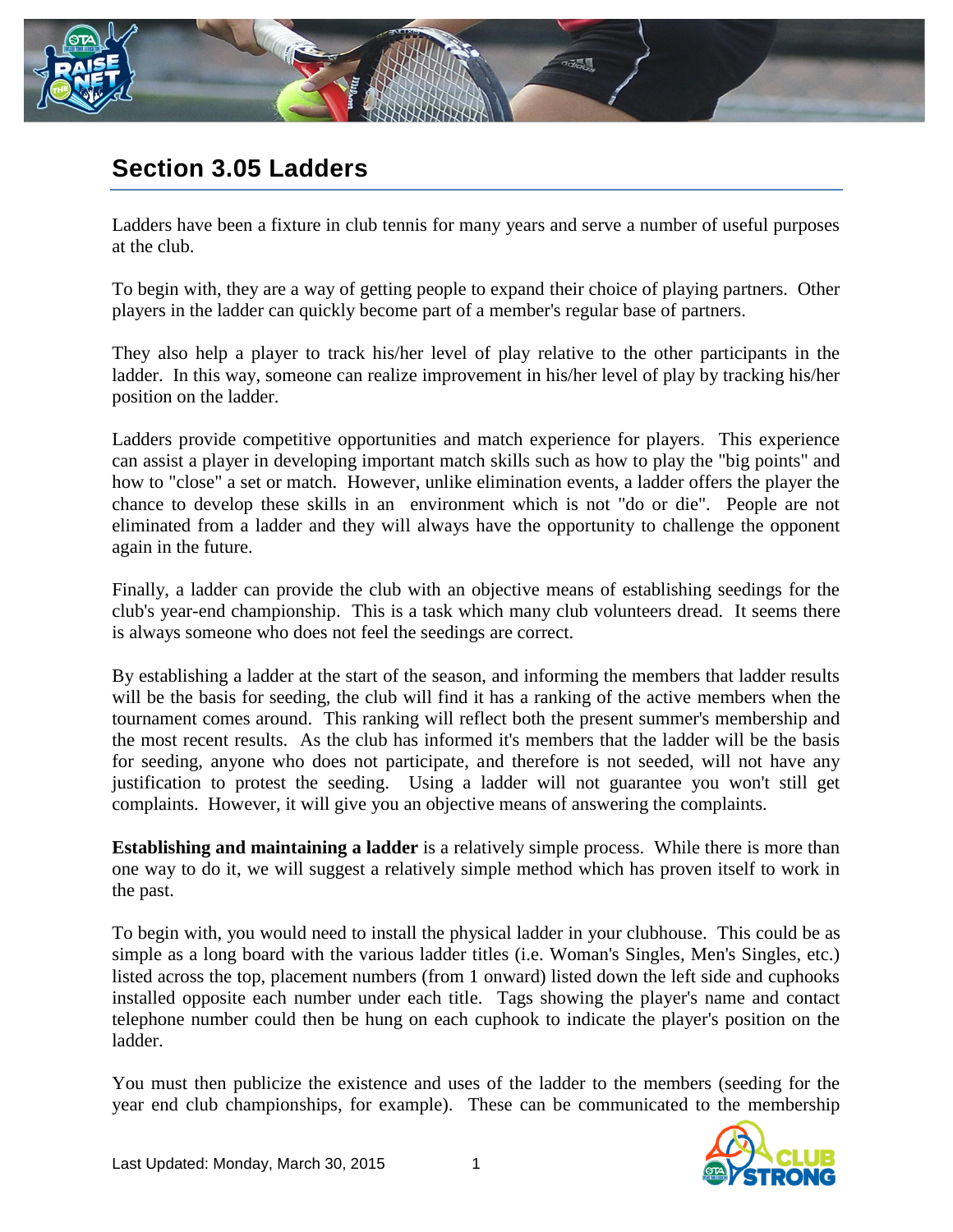

through club newsletters, bulletin boards and posters at the courts and clubhouse.

Rules for the ladder should be simple. These rules should be kept consistent and communicated to all ladder members as they join.

## **For example:**

Ladder matches should consist of an 8 game pro-set with a standard 12 point tie-breaker played at 7-all. This would ensure these matches can be completed within a reasonable court booking time.

Players may challenge up as many as 2 spots at a time (this could be 3 spots if that better suits your club). If the challenging player wins, then his tag is placed in the spot of the losing player and the losing player's tag moves down one spot, as would the tag of a player in between (if the challenge was two spots higher). For example, if number 4 challenges number 2 and wins, then number 4 moves up to 2, 2 drops to 3 and 3 drops to 4. A variation of this would have the two players just change spots. In the example above, this would mean 4 would move to 2, 2 would move to 4 and 3 would not be moved.

The number of challenges which a player must defend per month could be limited. As well, the number of times a player could make an excuse for turning down a challenge could also be limited.

Finally, new players who wish to enter the ladder could be allowed to do so at any time. In general, players are allowed to challenge their way onto the ladder at any level. However, if they fail to win their initial challenge, then they are automatically added at the bottom of the ladder and have to work their way up from there.

An active ladder which operates for a number of months will effectively rank the competitors and provide a good basis for seedings at year end tournaments.

## **Pyramid Events**

These are like ladders with the exception that it is not possible to allow new competitors into the event once it has been started.

To begin with, notices are posted for the event and players sign up to participate. Based upon the number of entries, you prepare a pyramid shaped chart where the number of places on the bottom row of the pyramid is equal to ½ the number of entries. Every other level of the pyramid will have half as many spaces as the previous level. This chart is posted along with a list of the entrants and their telephone numbers.

Entrants then proceed to arrange matches against other entrants. As with the ladder, we suggest these matches consist of an 8 game pro-set. The winner of the match removes his/her name from the original list and fills in the first available position on the lowest level of the pyramid. The